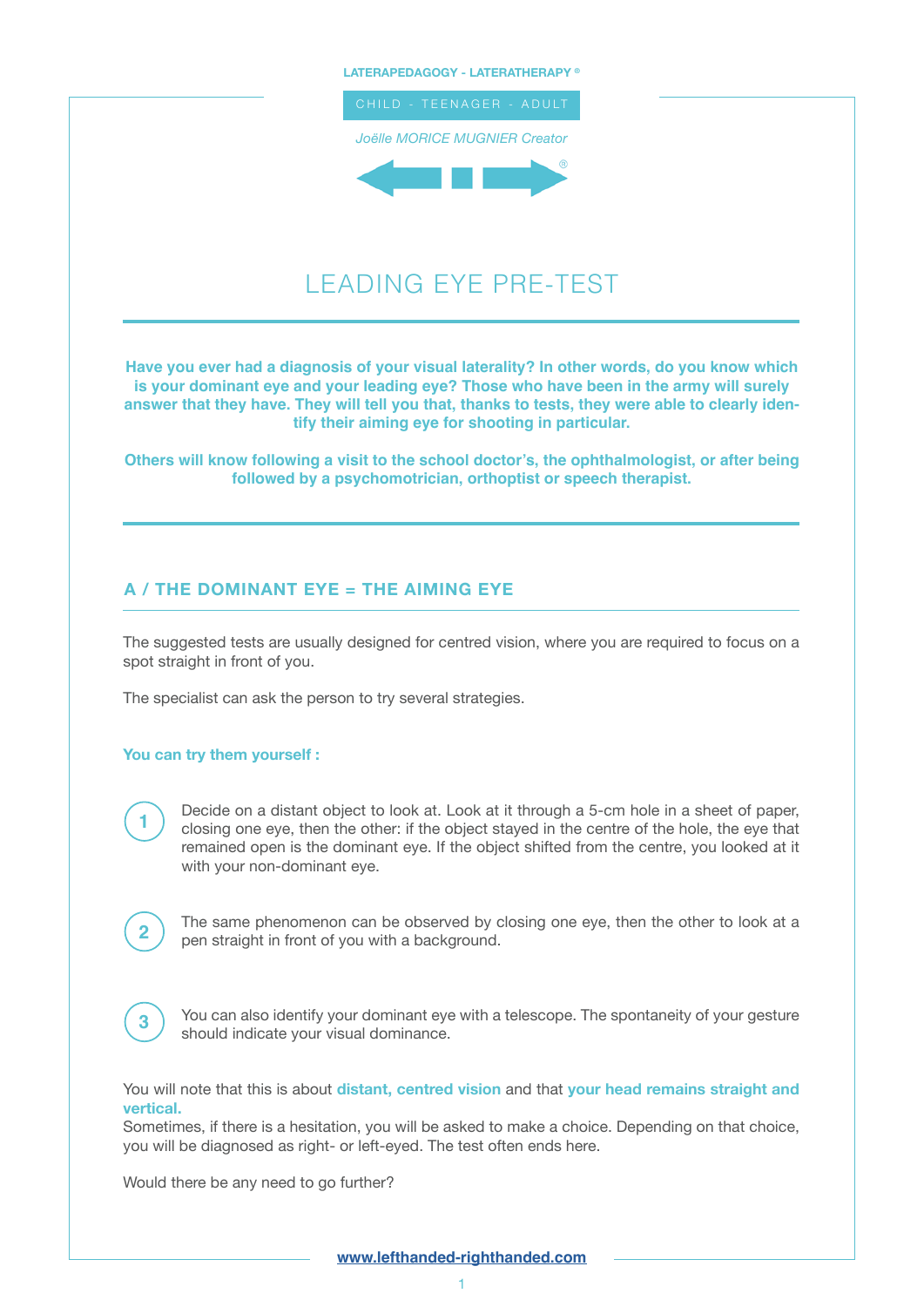#### **LATERAPEDAGOGY - LATERATHERAPY ®**



## B / LEADING EYE = THE MORE ACTIVE EYE FOR A LATERAL VISION

**It is important to distinguish the dominant eye from the leading eye.** 

The leading eye is the more active one for lateral vision, in particular for reading and following your writing (from left to right in our system).You will notice that you usually use your lateral left-to-right vision to read books and to follow your writing on a flat surface, i.e. **up close**, and that **your head is slightly tilting downward.**

#### **This vision is never actually tested.**

If **symptoms** such as slow and broken up reading, poor concentration, comprehension, memorization, restitution, headaches, ophthalmic pains when reading and writing among other things, are observed, i.e. causing real suffering for the patient, it is essential to question the work and the quality of the work performed by the eyes during these cognitive activities. But in cases of **dyslaterality**, dominant and leading visual laterality should not be the only laterality to test.

## C / LATERAPEDAGOGY / LATERATHERAPY\* ARE SUBJECT TO COMPREHENSIVE LATERALITY TESTS:

**Eye / ear / hand / foot, but also preferred nostril and preferred side to chew food.**

Depending on the results, these will determine a **suggested rehabilitation of your original laterality and system adaptation strategies to try and eliminate the often incapacitating symptoms.**

It will be important to check how significant **the impact of our reading and writing system on your symbolic space-time representation is :**



**Conscious space-time representation of our right-handed system:** 

**Symbolic dynamic going from left to right in an opening direction for right-handers.**



**Often sub-conscious space-time representation of the system, usually best suited for left-handers: Symbolic dynamic going from right to left in an opening direction for left-handers.**

*\*The laterapedagogy and lateratherapy, which I have designed, along with their laterality tests and rehabilitation strategies – adaptation and tools – are protected and patented.*

# **[www.lefthanded-righthanded.com](http://www.laterapedagogy-lateratherapy.com)**